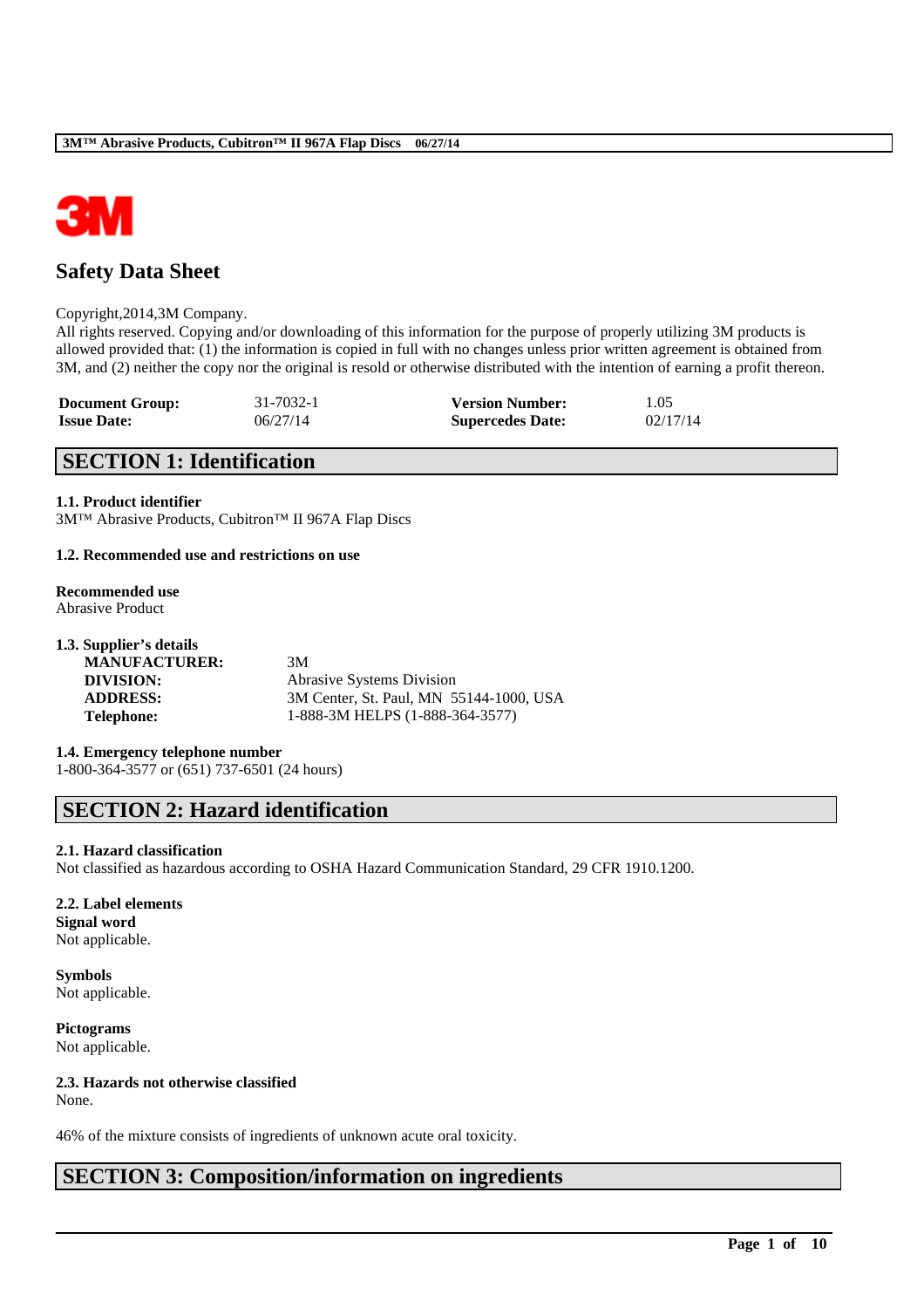| Ingredient                           | <b>C.A.S. No.</b> | $\%$ by Wt |  |
|--------------------------------------|-------------------|------------|--|
| Ceramic Aluminum Oxide (non-fibrous) | 1344-28-1         | $5 - 20$   |  |
| Inorganic Fluoride                   | 14075-53-7        | $2 - 15$   |  |
| Inorganic Fluoride                   | 15096-52-3        | $1 - 10$   |  |
| Filler                               | 13983-17-0        | $2 - 15$   |  |
| Filler                               | 7727-43-7         | $1 - 5$    |  |
| Titanium Dioxide                     | 13463-67-7        | $0 - 0.8$  |  |
| Cured Resin                          | Mixture           | $10 - 35$  |  |
| Cloth Backing                        | Mixture           | $15 - 30$  |  |
| Fiberglass plate                     | Mixture           | $20 - 30$  |  |

# **SECTION 4: First aid measures**

## **4.1. Description of first aid measures**

#### **Inhalation:**

Remove person to fresh air. If you feel unwell, get medical attention.

#### **Skin Contact:**

Wash with soap and water. If signs/symptoms develop, get medical attention.

#### **Eye Contact:**

Flush with large amounts of water. Remove contact lenses if easy to do. Continue rinsing. If signs/symptoms persist, get medical attention.

#### **If Swallowed:**

No need for first aid is anticipated.

# **4.2. Most important symptoms and effects, both acute and delayed**

See Section 11.1. Information on toxicological effects.

# **4.3. Indication of any immediate medical attention and special treatment required**

Not applicable.

# **SECTION 5: Fire-fighting measures**

## **5.1. Suitable extinguishing media**

In case of fire: Use a fire fighting agent suitable for ordinary combustible material such as water or foam to extinguish.

## **5.2. Special hazards arising from the substance or mixture**

None inherent in this product.

#### **Hazardous Decomposition or By-Products**

| <b>Substance</b>  | Condition         |
|-------------------|-------------------|
| Carbon monoxide   | During Combustion |
| Carbon dioxide    | During Combustion |
| Hydrogen Fluoride | During Combustion |

#### **5.3. Special protective actions for fire-fighters**

When fire fighting conditions are severe and total thermal decomposition of the product is possible, wear full protective clothing, including helmet, self-contained, positive pressure or pressure demand breathing apparatus, bunker coat and pants, bands around arms, waist and legs, face mask, and protective covering for exposed areas of the head.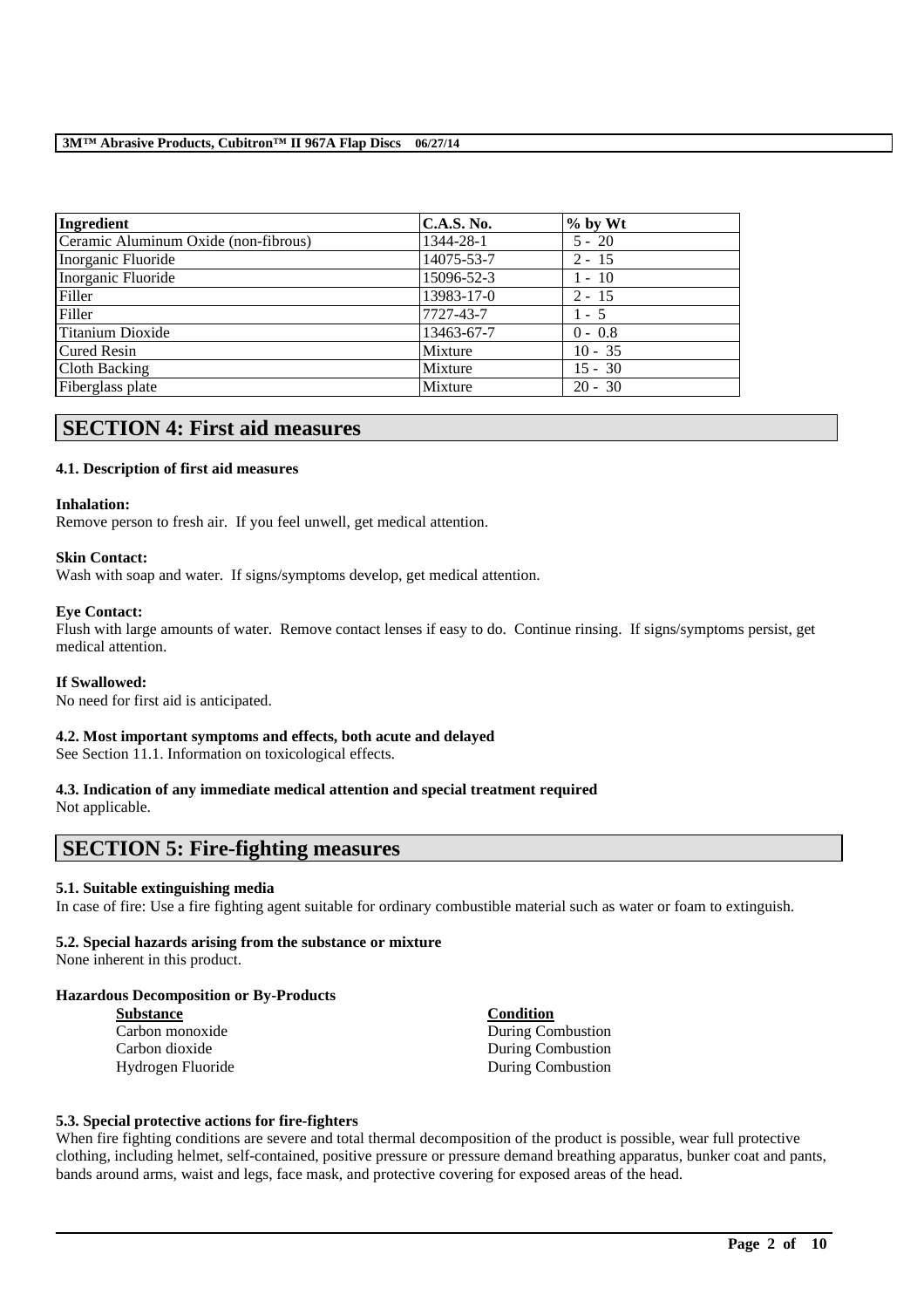# **SECTION 6: Accidental release measures**

# **6.1. Personal precautions, protective equipment and emergency procedures**

Observe precautions from other sections.

#### **6.2. Environmental precautions**

Not applicable.

## **6.3. Methods and material for containment and cleaning up**

Not applicable.

# **SECTION 7: Handling and storage**

# **7.1. Precautions for safe handling**

Do not breathe thermal decomposition products. Avoid breathing of dust created by sanding, grinding or machining. Damaged product can break apart during use and cause serious injury to face or eyes. Check product for damage such as cracks or nicks prior to use. Replace if damaged. Always wear eye and face protection when working at sanding or grinding operations or when near such operations. Combustible dust may form by action of this product on another material (substrate). Dust generated from the substrate during use of this product may be explosive if in sufficient concentration with an ignition source. Dust deposits should not be allowed to accumulate on surfaces because of the potential for secondary explosions.

# **7.2. Conditions for safe storage including any incompatibilities**

No special storage requirements.

# **SECTION 8: Exposure controls/personal protection**

## **8.1. Control parameters**

## **Occupational exposure limits**

| Ingredient                    | <b>C.A.S. No.</b> | <b>Agency</b> | Limit type                     | <b>Additional Comments</b> |
|-------------------------------|-------------------|---------------|--------------------------------|----------------------------|
| Aluminum, insoluble compounds | 1344-28-1         | <b>ACGIH</b>  | TWA(respirable fraction):1     |                            |
|                               |                   |               | mg/m3                          |                            |
| Ceramic Aluminum Oxide (non-  | 1344-28-1         | <b>CMRG</b>   | TWA:1 fiber/cc                 |                            |
| fibrous)                      |                   |               |                                |                            |
| Ceramic Aluminum Oxide (non-  | 1344-28-1         | <b>OSHA</b>   | TWA(as total dust):15          |                            |
| fibrous)                      |                   |               | mg/m3;TWA(respirable           |                            |
|                               |                   |               | fraction): $5 \text{ mg/m}$ 3  |                            |
| <b>Titanium Dioxide</b>       | 13463-67-7        | <b>ACGIH</b>  | $TWA:10$ mg/m $3$              |                            |
| <b>Titanium Dioxide</b>       | 13463-67-7        | <b>CMRG</b>   | TWA(as respirable dust):5      |                            |
|                               |                   |               | mg/m3                          |                            |
| <b>Titanium Dioxide</b>       | 13463-67-7        | <b>OSHA</b>   | TWA(as total dust):15 mg/m3    |                            |
| Aluminum, insoluble compounds | 15096-52-3        | <b>ACGIH</b>  | TWA(respirable fraction):1     |                            |
|                               |                   |               | mg/m3                          |                            |
| <b>FLUORIDES</b>              | 15096-52-3        | <b>ACGIH</b>  | TWA(as F):2.5 mg/m3            |                            |
| <b>FLUORIDES</b>              | 15096-52-3        | <b>OSHA</b>   | TWA $(as dust):2.5$            |                            |
|                               |                   |               | $mg/m3$ ; TWA(as F): 2.5 mg/m3 |                            |
| Filler                        | 7727-43-7         | <b>ACGIH</b>  | TWA(inhalable fraction):5      |                            |
|                               |                   |               | mg/m3                          |                            |
| Filler                        | 7727-43-7         | <b>OSHA</b>   | TWA(as total dust):15          |                            |
|                               |                   |               | mg/m3;TWA(respirable           |                            |
|                               |                   |               | fraction): $5 \text{ mg/m}$ 3  |                            |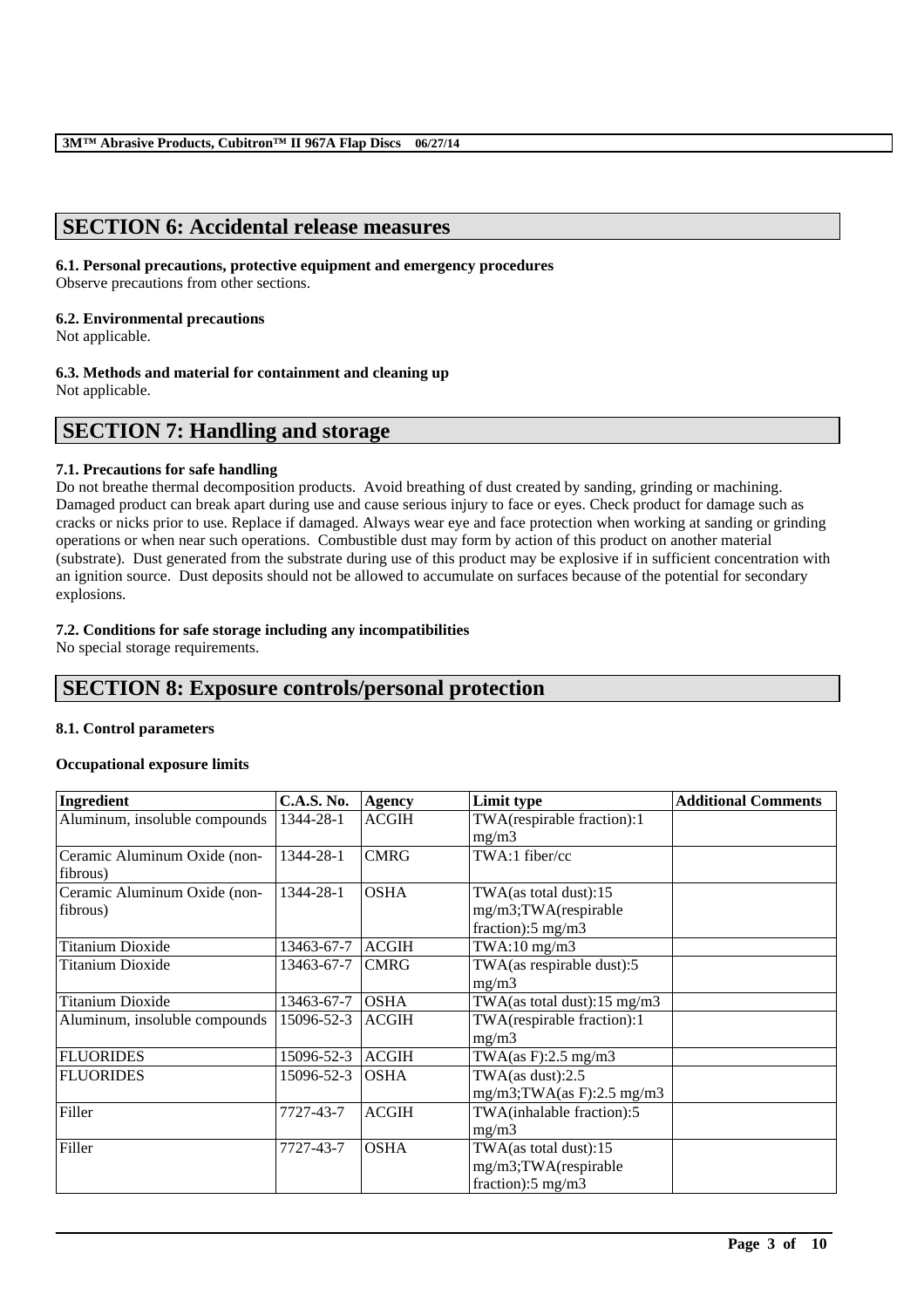ACGIH : American Conference of Governmental Industrial Hygienists AIHA : American Industrial Hygiene Association CMRG : Chemical Manufacturer's Recommended Guidelines OSHA : United States Department of Labor - Occupational Safety and Health Administration TWA: Time-Weighted-Average STEL: Short Term Exposure Limit CEIL: Ceiling

#### **8.2. Exposure controls**

#### **8.2.1. Engineering controls**

For those situations where the material might be exposed to extreme overheating due to misuse or equipment failure, use with appropriate local exhaust ventilation sufficient to maintain levels of thermal decomposition products below their exposure guidelines. Provide appropriate local exhaust ventilation for sanding, grinding or machining. Use general dilution ventilation and/or local exhaust ventilation to control airborne exposures to below relevant Exposure Limits and/or control dust/fume/gas/mist/vapors/spray. If ventilation is not adequate, use respiratory protection equipment. Provide local exhaust at process emission sources to control exposure near the source and to prevent the escape of dust into the work area. Ensure that dust-handling systems (such as exhaust ducts, dust collectors, vessels, and processing equipment) are designed in a manner to prevent the escape of dust into the work area (i.e., there is no leakage from the equipment).

#### **8.2.2. Personal protective equipment (PPE)**

#### **Eye/face protection**

To minimize the risk of injury to face and eyes, always wear eye and face protection when working at sanding or grinding operations or when near such operations. Select and use eye/face protection to prevent contact based on the results of an exposure assessment. The following eye/face protection(s) are recommended: Safety Glasses with side shields

#### **Skin/hand protection**

Wear appropriate gloves to minimize risk of injury to skin from contact with dust or physical abrasion from grinding or sanding.

#### **Respiratory protection**

Assess exposure concentrations of all materials involved in the work process. Consider material being abraded when determining the appropriate respiratory protection. Select and use appropriate respirators to prevent inhalation overexposure. An exposure assessment may be needed to decide if a respirator is required. If a respirator is needed, use respirators as part of a full respiratory protection program. Based on the results of the exposure assessment, select from the following respirator type(s) to reduce inhalation exposure:

If thermal decomposition occurs:

Use a positive pressure supplied-air respirator if there is a potential for over exposure from an uncontrolled release, exposure levels are not known, or under any other circumstances where air-purifying respirators may not provide adequate protection.

\_\_\_\_\_\_\_\_\_\_\_\_\_\_\_\_\_\_\_\_\_\_\_\_\_\_\_\_\_\_\_\_\_\_\_\_\_\_\_\_\_\_\_\_\_\_\_\_\_\_\_\_\_\_\_\_\_\_\_\_\_\_\_\_\_\_\_\_\_\_\_\_\_\_\_\_\_\_\_\_\_\_\_\_\_\_\_\_\_\_

Half facepiece or full facepiece air-purifying respirator suitable for particulates

For questions about suitability for a specific application, consult with your respirator manufacturer.

# **SECTION 9: Physical and chemical properties**

#### **9.1. Information on basic physical and chemical properties**

**General Physical Form:** Solid **Odor threshold** *Not Applicable* **pH** *Not Applicable* **Melting point** *Not Applicable*

**Odor, Color, Grade:** Solid Abrasive Product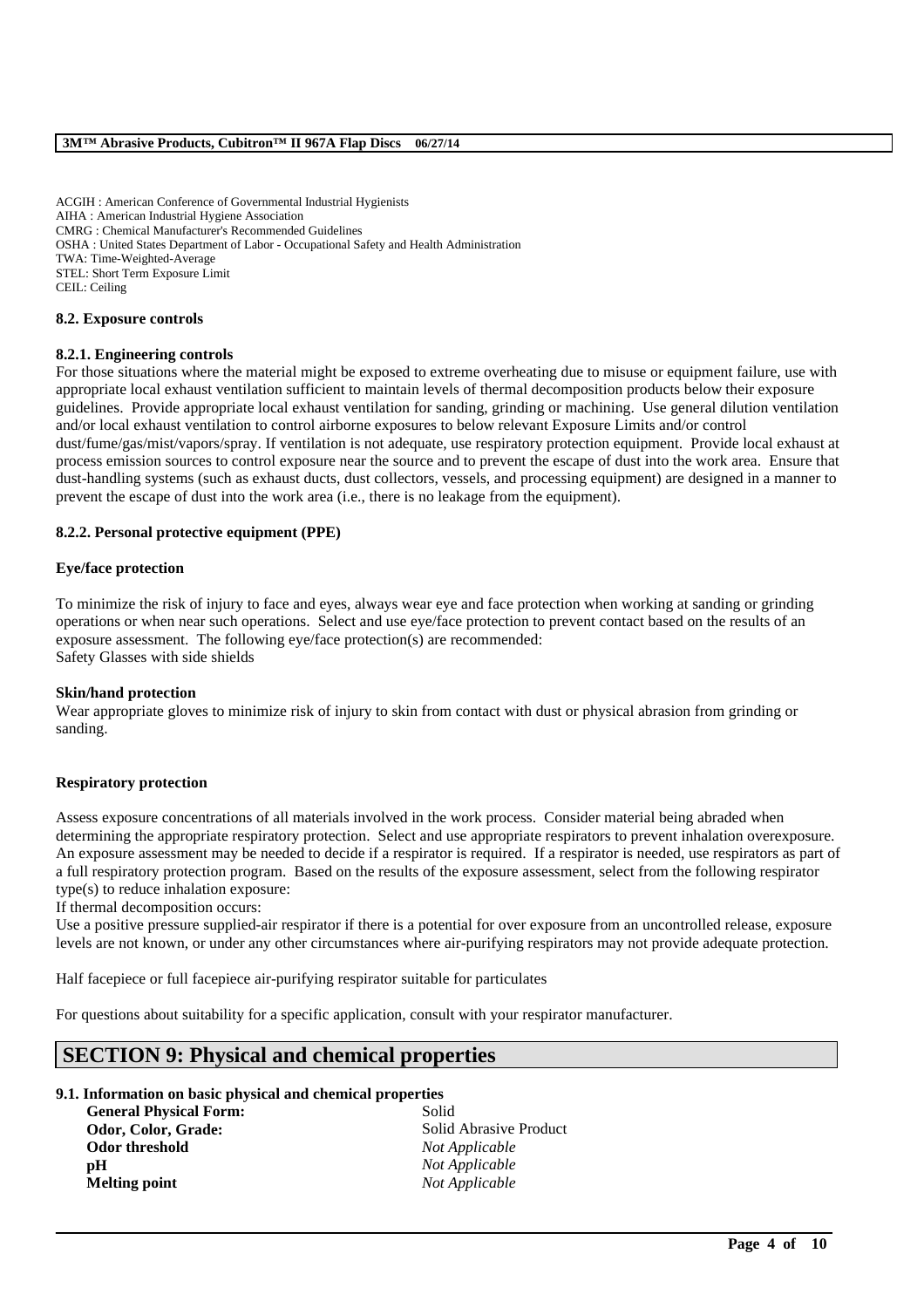| <b>Boiling Point</b><br>Flash Point<br><b>Evaporation rate</b> | Not Applicable<br>Not Applicable<br>Not Classified |
|----------------------------------------------------------------|----------------------------------------------------|
|                                                                |                                                    |
|                                                                |                                                    |
| Flammability (solid, gas)                                      |                                                    |
| <b>Flammable Limits(LEL)</b>                                   | Not Applicable                                     |
| <b>Flammable Limits(UEL)</b>                                   | Not Applicable                                     |
| <b>Vapor Pressure</b>                                          | Not Applicable                                     |
| <b>Vapor Density</b>                                           | Not Applicable                                     |
| Densitv                                                        | Not Applicable                                     |
| <b>Specific Gravity</b>                                        | Not Applicable                                     |
| Solubility In Water                                            | Not Applicable                                     |
| Solubility- non-water                                          | Not Applicable                                     |
| Partition coefficient: n-octanol/ water                        | Not Applicable                                     |
| <b>Autoignition temperature</b>                                | Not Applicable                                     |
| <b>Decomposition temperature</b>                               | Not Applicable                                     |
| Viscositv                                                      | Not Applicable                                     |
| Percent volatile                                               | Not Applicable                                     |

# **SECTION 10: Stability and reactivity**

#### **10.1. Reactivity**

This material is considered to be non reactive under normal use conditions.

# **10.2. Chemical stability**

Stable.

# **10.3. Possibility of hazardous reactions**

Hazardous polymerization will not occur.

## **10.4. Conditions to avoid**

None known.

#### **10.5. Incompatible materials** None known.

#### **10.6. Hazardous decomposition products**

**Substance Condition** None known.

Refer to section 5.2 for hazardous decomposition products during combustion.

Under recommended usage conditions, hazardous decomposition products are not expected. Hazardous decomposition products may occur as a result of oxidation, heating, or reaction with another material. Extreme heat arising from situations such as misuse or equipment failure can generate hydrogen fluoride as a decomposition product.

# **SECTION 11: Toxicological information**

**The information below may not be consistent with the material classification in Section 2 if specific ingredient classifications are mandated by a competent authority. In addition, toxicological data on ingredients may not be reflected in the material classification and/or the signs and symptoms of exposure, because an ingredient may be present below the threshold for labeling, an ingredient may not be available for exposure, or the data may not be relevant to the material as a whole.**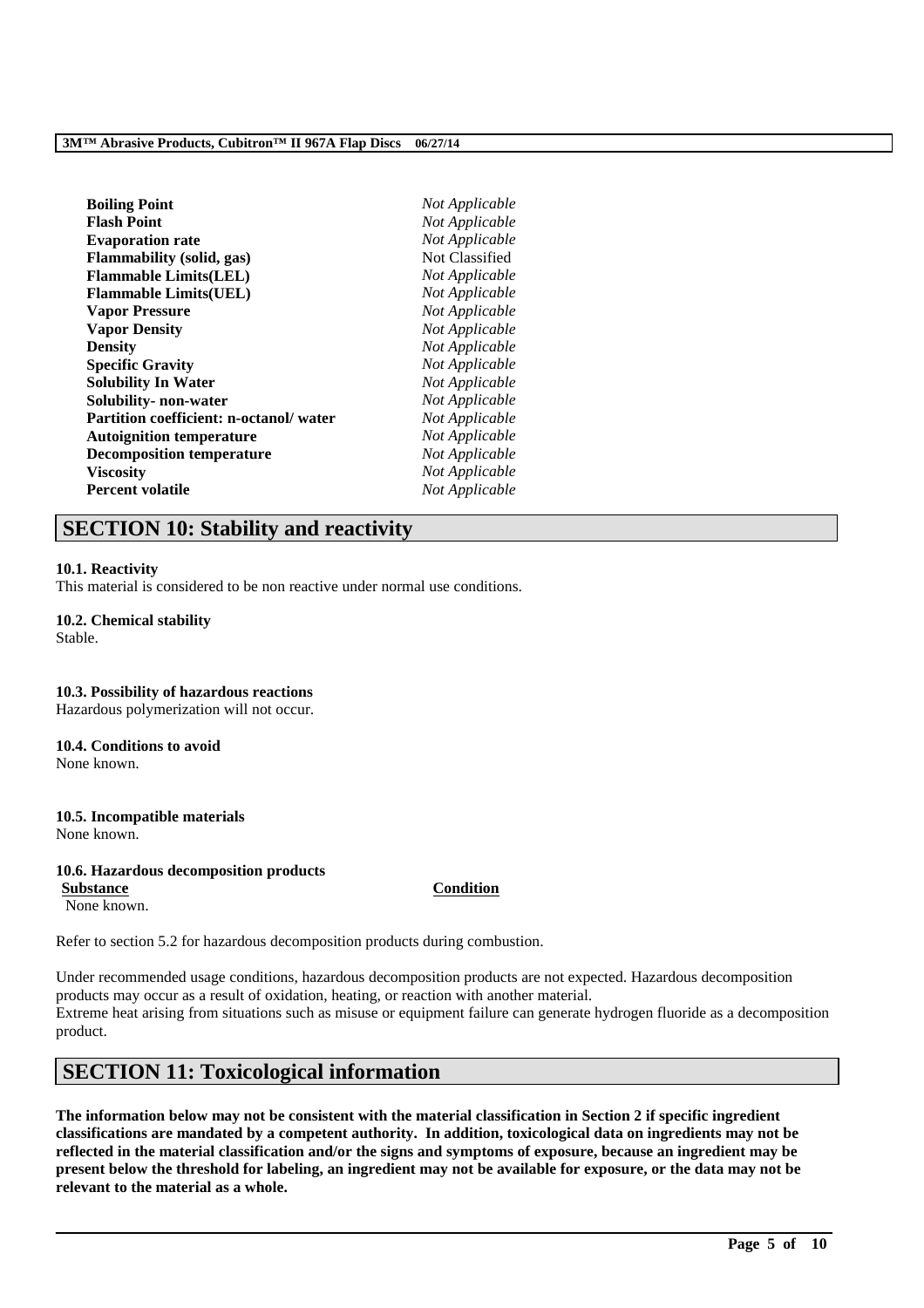#### **11.1. Information on Toxicological effects**

#### **Signs and Symptoms of Exposure**

#### **Based on test data and/or information on the components, this material may produce the following health effects:**

#### **Inhalation:**

Dust from grinding, sanding or machining may cause irritation of the respiratory system. Signs/symptoms may include cough, sneezing, nasal discharge, headache, hoarseness, and nose and throat pain.

#### **Skin Contact:**

Mechanical Skin irritation: Signs/symptoms may include abrasion, redness, pain, and itching.

#### **Eye Contact:**

Mechanical eye irritation: Signs/symptoms may include pain, redness, tearing and corneal abrasion.

Dust created by grinding, sanding, or machining may cause eye irritation. Signs/symptoms may include redness, swelling, pain, tearing, and blurred or hazy vision.

#### **Ingestion:**

No health effects are expected.

#### **Carcinogenicity:**

|                                                    | . NO.                                       | <b>Class</b>                                                        | <b>Regulation</b>                                                 |
|----------------------------------------------------|---------------------------------------------|---------------------------------------------------------------------|-------------------------------------------------------------------|
| Ingredient                                         | . <i>. .</i>                                | Description                                                         |                                                                   |
| rent for the second con-<br>ı Dioxide<br>' itanıum | $-$<br>$\rightarrow$<br>. 54F<br>-07-<br>᠇୰ | $\sim$<br>$2R_1$<br>carc<br>Grt<br>human<br>. Inc<br>sible<br>- 085 | Cancer<br>International<br>Agency<br>esearch<br>on<br>tor<br>. Ku |

#### **Additional Information:**

This document covers only the 3M product. For complete assessment, when determining the degree of hazard, the material being abraded must also be considered.

This product contains titanium dioxide. Cancer of the lungs has been observed in rats that inhaled high levels of titanium dioxide. No exposure to inhaled titanium dioxide is expected during the normal handling and use of this product. Titanium dioxide was not detected when air sampling was conducted during simulated use of similar products containing titanium dioxide. Therefore, the health effects associated with titanium dioxide are not expected during the normal use of this product. **Toxicological Data**

If a component is disclosed in section 3 but does not appear in a table below, either no data are available for that endpoint or the data are not sufficient for classification.

#### **Acute Toxicity**

| <b>Name</b>                          | Route       | <b>Species</b> | <b>Value</b>                                      |
|--------------------------------------|-------------|----------------|---------------------------------------------------|
| Overall product                      | Ingestion   |                | No data available; calculated $ATE > 5,000$ mg/kg |
| Ceramic Aluminum Oxide (non-fibrous) | Dermal      |                | LD50 estimated to be $> 5,000$ mg/kg              |
| Ceramic Aluminum Oxide (non-fibrous) | Inhalation- | Rat            | $LC50 > 2.3$ mg/l                                 |
|                                      | Dust/Mist   |                |                                                   |
|                                      | (4 hours)   |                |                                                   |
| Ceramic Aluminum Oxide (non-fibrous) | Ingestion   | Rat            | $LD50 > 5,000$ mg/kg                              |
| Filler                               | Dermal      |                | LD50 estimated to be $> 5,000$ mg/kg              |
| Filler                               | Ingestion   |                | LD50 estimated to be $2,000 - 5,000$ mg/kg        |
| Inorganic Fluoride                   | Dermal      | Rabbit         | $LD50 > 2,100$ mg/kg                              |
| Inorganic Fluoride                   | Inhalation- | Rat            | $LC50$ 4.5 mg/l                                   |
|                                      | Dust/Mist   |                |                                                   |
|                                      | (4 hours)   |                |                                                   |
| Inorganic Fluoride                   | Ingestion   | Rat            | LD50 $5,000$ mg/kg                                |
| Filler                               | Ingestion   | Rat            | $LD50 > 15,000$ mg/kg                             |
| Titanium Dioxide                     | Dermal      | Rabbit         | $LD50 > 10,000$ mg/kg                             |
| Titanium Dioxide                     | Inhalation- | Rat            | $LC50 > 6.82$ mg/l                                |
|                                      | Dust/Mist   |                |                                                   |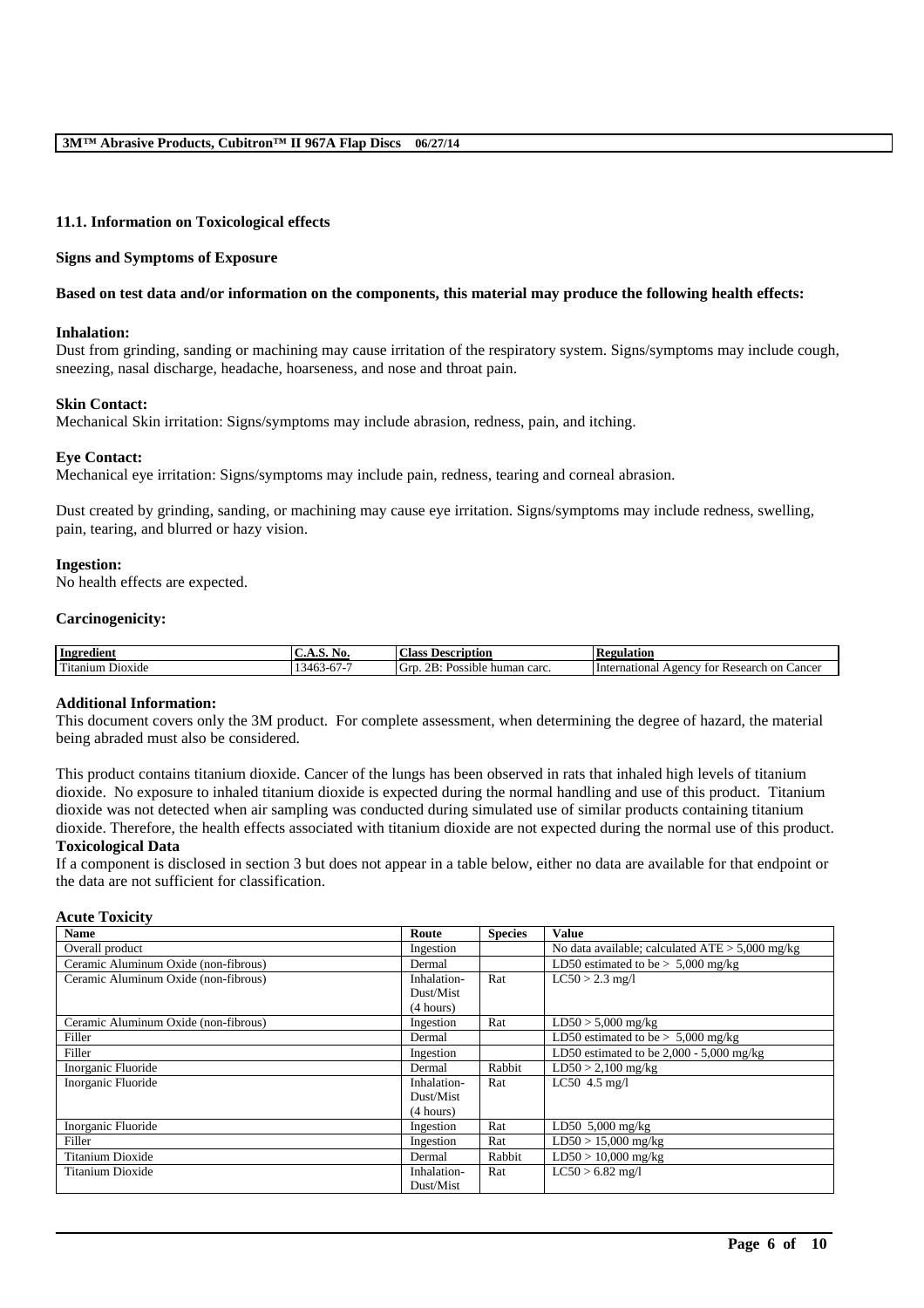|                                                                                                                                                                                                                                                                                               | hours     |     |                                             |
|-----------------------------------------------------------------------------------------------------------------------------------------------------------------------------------------------------------------------------------------------------------------------------------------------|-----------|-----|---------------------------------------------|
| rest to the second term in the second term in the second term in the second term in the second term in the second term in the second term in the second term in the second term in the second term in the second term in the s<br>D <sub>10</sub> x <sub>1</sub> de<br>∵utanıum .<br>. .daber | Ingestion | Rat | .D50<br>nnr<br>) mg/kg<br>.u.uu<br>≖<br>. . |
| $\sqrt{1}$                                                                                                                                                                                                                                                                                    |           |     |                                             |

 $ATE = acute toxicity estimate$ 

#### **Skin Corrosion/Irritation**

| Name                                   | Species | Value                                       |
|----------------------------------------|---------|---------------------------------------------|
| Aluminum Oxide (non-fibrous)<br>eramic | Rabbit  | No significant irritation                   |
| Inorganic Fluoride                     |         | Minimal irritation                          |
| rent and<br>Titanium Dioxide           | Rabbit  | $\cdot$ $\sim$<br>No significant irritation |

# **Serious Eye Damage/Irritation**

| <b>Name</b>                          | <b>Species</b> | Value                     |
|--------------------------------------|----------------|---------------------------|
| Ceramic Aluminum Oxide (non-fibrous) | Rabbit         | No significant irritation |
| Inorganic Fluoride                   |                | Moderate irritant         |
| Filler                               | Rabbit         | No significant irritation |
| Titanium Dioxide                     | Rabbit         | No significant irritation |

#### **Skin Sensitization**

| Name                  | <b>Species</b> | Value           |
|-----------------------|----------------|-----------------|
| Titanium L<br>Dioxide | Human          | Not sensitizing |
|                       | and            |                 |
|                       | animal         |                 |

# **Respiratory Sensitization**

| $\overline{\phantom{a}}$<br><b>Name</b> | Snociac<br>יי | /alue |
|-----------------------------------------|---------------|-------|
|                                         |               |       |

# **Germ Cell Mutagenicity**

| <b>Name</b>                          | Route    | <b>Value</b>  |
|--------------------------------------|----------|---------------|
| Ceramic Aluminum Oxide (non-fibrous) | In Vitro | Not mutagenic |
| Filler                               | In Vitro | Not mutagenic |
| Titanium Dioxide                     | In Vitro | Not mutagenic |
| Titanium Dioxide                     | In vivo  | Not mutagenic |

#### **Carcinogenicity**

| <b>Name</b>                          | Route      | <b>Species</b> | Value            |
|--------------------------------------|------------|----------------|------------------|
| Ceramic Aluminum Oxide (non-fibrous) | Inhalation | Rat            | Not carcinogenic |
| Titanium Dioxide                     | Ingestion  | Multiple       | Not carcinogenic |
|                                      |            | animal         |                  |
|                                      |            | species        |                  |
| Titanium Dioxide                     | Inhalation | Rat            | Carcinogenic     |

# **Reproductive Toxicity**

| <b>Reproductive and/or Developmental Effects</b> |       |       |                |                    |                             |  |  |
|--------------------------------------------------|-------|-------|----------------|--------------------|-----------------------------|--|--|
| <b>Name</b>                                      | Route | Value | <b>Species</b> | <b>Test Result</b> | Exposure<br><b>Duration</b> |  |  |

# **Target Organ(s)**

# **Specific Target Organ Toxicity - single exposure**

| $\mathbf{H}$<br>Name | Route | <b>CONTRACTOR</b><br>Target<br><b>Organ</b> (s)<br>- | Value | <b>Species</b> | -<br><b>Result</b><br>1'est | Exposure<br>$\cdot$ .<br>Duration |
|----------------------|-------|------------------------------------------------------|-------|----------------|-----------------------------|-----------------------------------|
|                      |       |                                                      |       |                |                             |                                   |

# **Specific Target Organ Toxicity - repeated exposure**

| <b>Name</b>                             | Route      | Target Organ(s)                      | Value                                                                              | <b>Species</b> | <b>Test Result</b>            | <b>Exposure</b>          |
|-----------------------------------------|------------|--------------------------------------|------------------------------------------------------------------------------------|----------------|-------------------------------|--------------------------|
|                                         |            |                                      |                                                                                    |                |                               | <b>Duration</b>          |
| Ceramic Aluminum Oxide<br>(non-fibrous) | Inhalation | pneumoconiosis<br>pulmonary fibrosis | Some positive data exist, but the<br>data are not sufficient for<br>classification | Human          | <b>NOAEL Not</b><br>available | occupational<br>exposure |
| Inorganic Fluoride                      | Inhalation | bone, teeth, nails,<br>and/or hair   | Some positive data exist, but the<br>data are not sufficient for<br>classification |                | HHA                           |                          |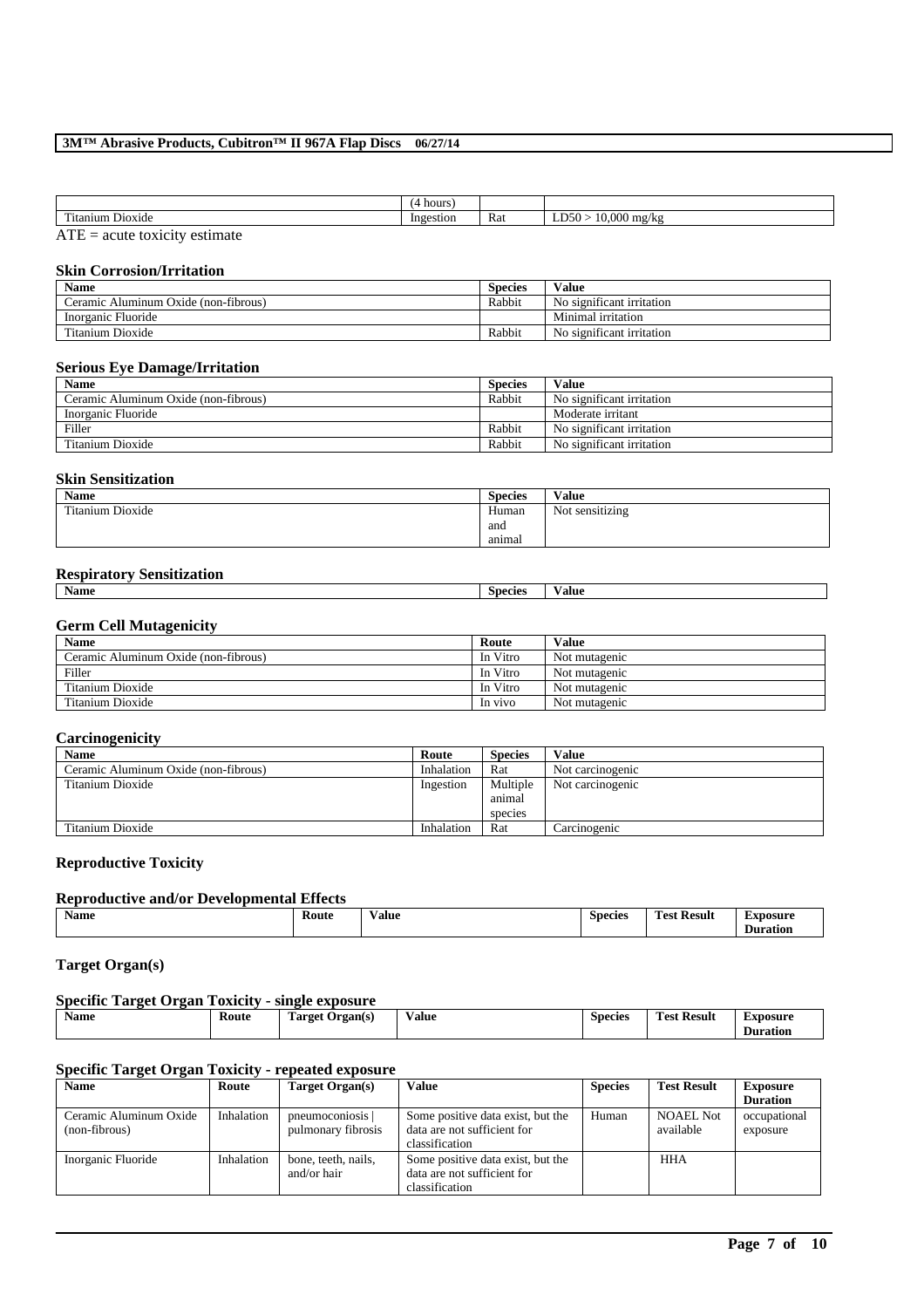| Filler                  | Inhalation | respiratory system                 | Some positive data exist, but the<br>data are not sufficient for<br>classification | Human                  | NOAEL Not<br>available         | occupational<br>exposure |
|-------------------------|------------|------------------------------------|------------------------------------------------------------------------------------|------------------------|--------------------------------|--------------------------|
| Filler                  | Inhalation | pulmonary fibrosis                 | All data are negative                                                              | Human<br>and<br>animal | <b>NOAEL Not</b><br>available  |                          |
| Inorganic Fluoride      | Inhalation | bone, teeth, nails,<br>and/or hair | Some positive data exist, but the<br>data are not sufficient for<br>classification |                        | <b>HHA</b>                     |                          |
| Filler                  | Inhalation | pneumoconiosis                     | Some positive data exist, but the<br>data are not sufficient for<br>classification | Human                  | NOAEL Not<br>available         | occupational<br>exposure |
| Titanium Dioxide        | Inhalation | respiratory system                 | Some positive data exist, but the<br>data are not sufficient for<br>classification | Rat                    | LOAEL.<br>$0.010 \text{ mg}/1$ | 2 years                  |
| <b>Titanium Dioxide</b> | Inhalation | pulmonary fibrosis                 | All data are negative                                                              | Human                  | <b>NOAEL Not</b><br>available  | occupational<br>exposure |

#### **Aspiration Hazard**

**Name Value**

**Please contact the address or phone number listed on the first page of the SDS for additional toxicological information on this material and/or its components.**

# **SECTION 12: Ecological information**

# **Ecotoxicological information**

Please contact the address or phone number listed on the first page of the SDS for additional ecotoxicological information on this material and/or its components.

## **Chemical fate information**

Please contact the address or phone number listed on the first page of the SDS for additional chemical fate information on this material and/or its components.

# **SECTION 13: Disposal considerations**

## **13.1. Disposal methods**

Dispose of contents/ container in accordance with the local/regional/national/international regulations.

Prior to disposal, consult all applicable authorities and regulations to insure proper classification. The substrate that was abraded must be considered as a factor in the disposal method for this product. Dispose of waste product in a permitted industrial waste facility. As a disposal alternative, incinerate in a permitted waste incineration facility. Combustion products will include halogen acid (HCl/HF/HBr). Facility must be capable of handling halogenated materials. As a disposal alternative, utilize an acceptable permitted waste disposal facility. If no other disposal options are available, waste product may be placed in a landfill properly designed for industrial waste.

## **EPA Hazardous Waste Number (RCRA):** Not regulated

# **SECTION 14: Transport Information**

Not regulated per U.S. DOT, IATA or IMO.

*These transportation classifications are provided as a customer service. As the shipper YOU remain responsible for complying with all applicable laws and regulations, including proper transportation classification and packaging. 3M transportation classifications are based on product formulation, packaging, 3M policies and 3M understanding of applicable current regulations. 3M does not guarantee the accuracy of this classification information. This information*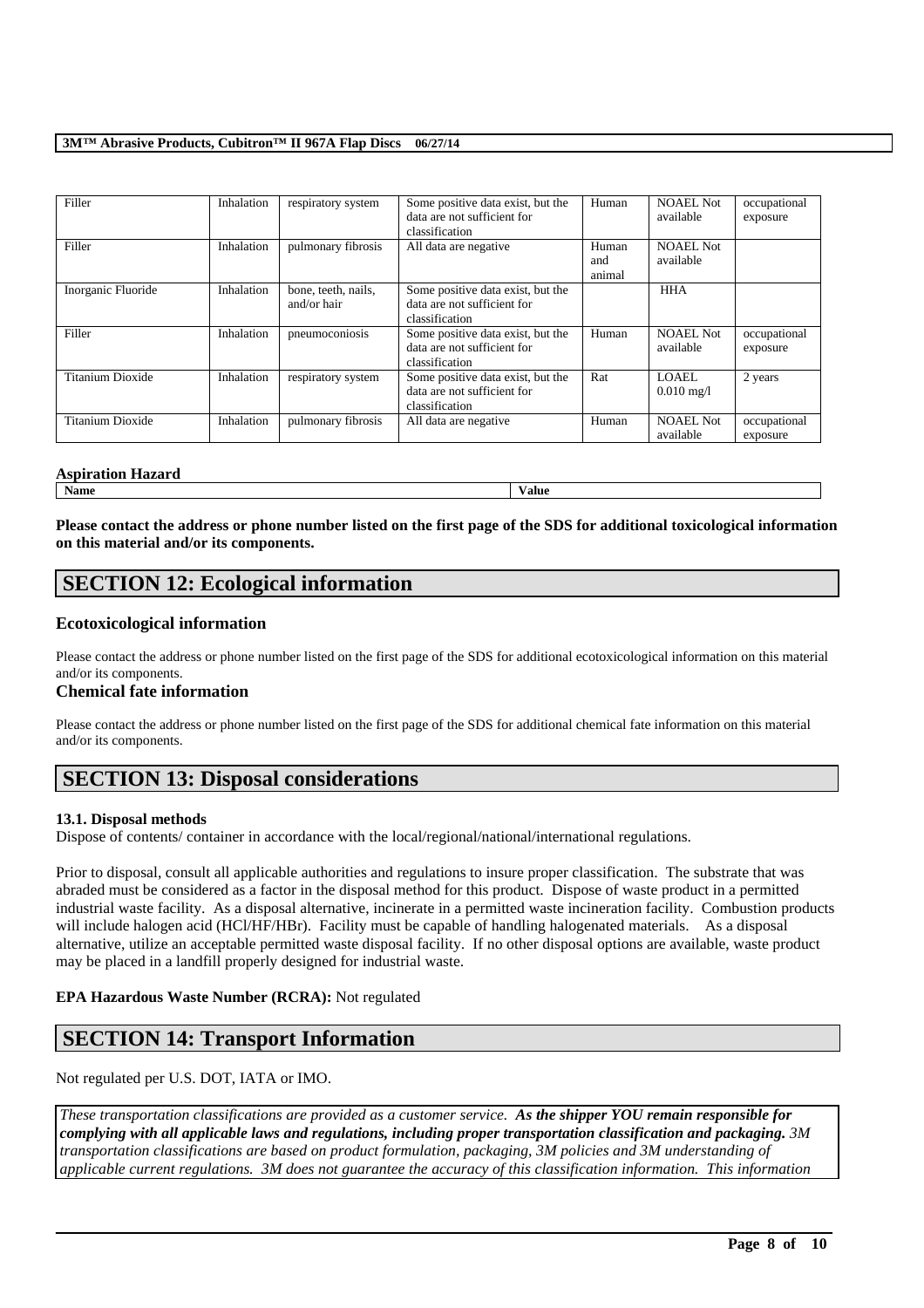*applies only to transportation classification and not the packaging, labeling, or marking requirements. The original 3M package is certified for U.S. ground shipment only. If you are shipping by air or ocean, the package may not meet applicable regulatory requirements.* 

# **SECTION 15: Regulatory information**

## **15.1. US Federal Regulations**

Contact 3M for more information.

## **311/312 Hazard Categories:**

Fire Hazard - No Pressure Hazard - No Reactivity Hazard - No Immediate Hazard - No Delayed Hazard - No

## **15.2. State Regulations**

Contact 3M for more information.

# **15.3. Chemical Inventories**

This product is an article as defined by TSCA regulations, and is exempt from TSCA Inventory listing requirements.

Contact 3M for more information.

# **15.4. International Regulations**

Contact 3M for more information.

**This SDS has been prepared to meet the U.S. OSHA Hazard Communication Standard, 29 CFR 1910.1200.**

# **SECTION 16: Other information**

## **NFPA Hazard Classification**

**Health:** 0 **Flammability:** 1 **Instability:** 0 **Special Hazards:** None

National Fire Protection Association (NFPA) hazard ratings are designed for use by emergency response personnel to address the hazards that are presented by short-term, acute exposure to a material under conditions of fire, spill, or similar emergencies. Hazard ratings are primarily based on the inherent physical and toxic properties of the material but also include the toxic properties of combustion or decomposition products that are known to be generated in significant quantities.

| <b>Document Group:</b> | 31-7032-1 | <b>Version Number:</b>  | 1.05     |
|------------------------|-----------|-------------------------|----------|
| <b>Issue Date:</b>     | 06/27/14  | <b>Supercedes Date:</b> | 02/17/14 |

DISCLAIMER: The information in this Safety Data Sheet (SDS) is believed to be correct as of the date issued. 3M MAKES NO WARRANTIES, EXPRESSED OR IMPLIED, INCLUDING, BUT NOT LIMITED TO, ANY IMPLIED WARRANTY OF MERCHANTABILITY OR FITNESS FOR A PARTICULAR PURPOSE OR COURSE OF PERFORMANCE OR USAGE OF TRADE. User is responsible for determining whether the 3M product is fit for a particular purpose and suitable for user's method of use or application. Given the variety of factors that can affect the use and application of a 3M product, some of which are uniquely within the user's knowledge and control, it is essential that the user evaluate the 3M product to determine whether it is fit for a particular purpose and suitable for user's method of use or application.

3M provides information in electronic form as a service to its customers. Due to the remote possibility that electronic transfer may have resulted in errors, omissions or alterations in this information, 3M makes no representations as to its completeness or accuracy. In addition, information obtained from a database may not be as current as the information in the SDS available directly from 3M